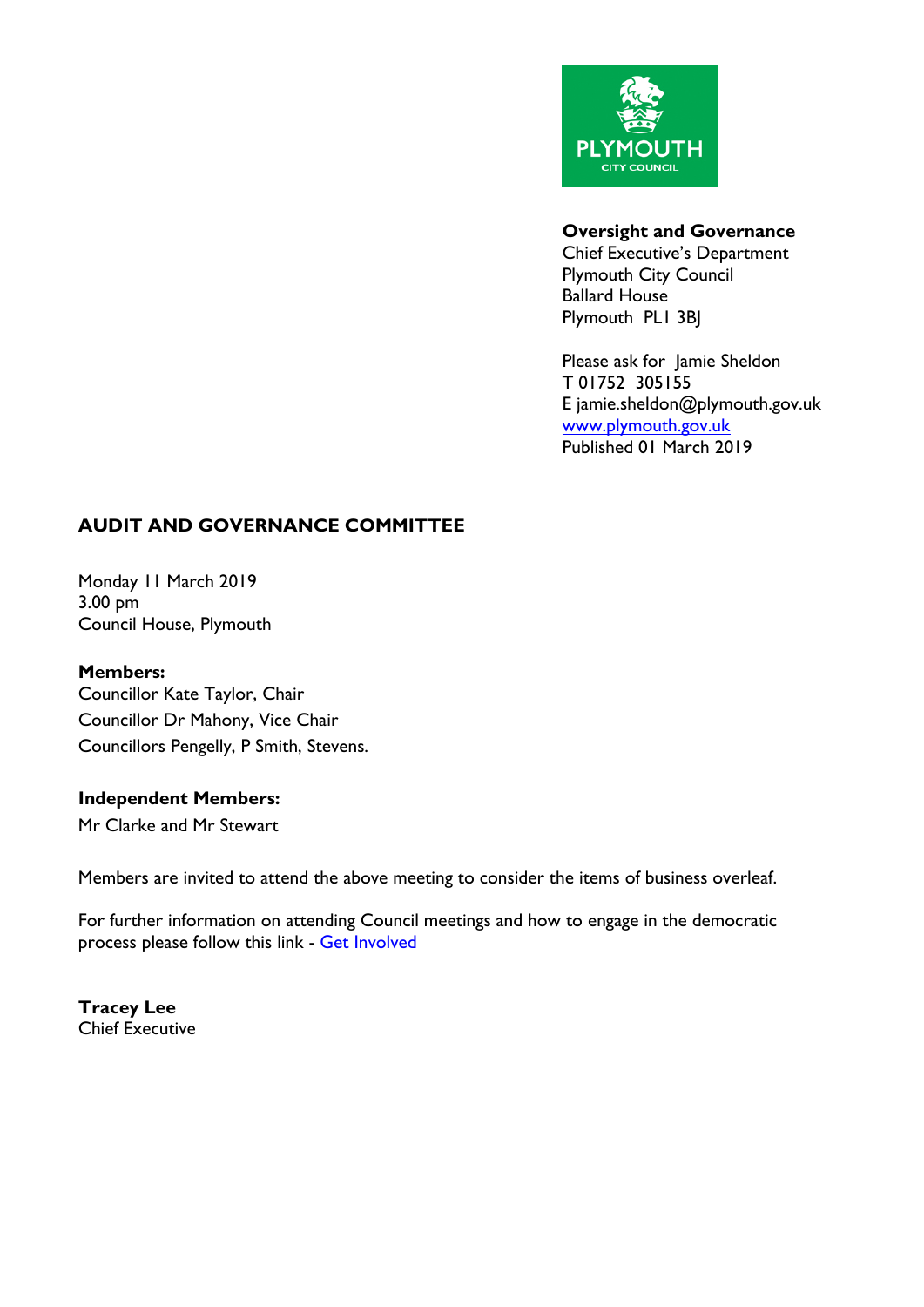### **Audit and Governance Committee**

### **Agenda**

## **1. Apologies**

To receive apologies for non-attendance submitted by Committee Members.

### **2. Declarations of Interest**

Members will be asked to make any declarations of interest in respect of items on this Agenda.

### **3. Minutes (Pages 1 - 8)**

To confirm the minutes of the meeting held on 10 December 2018.

# **4. Chair's Urgent Business**

To receive reports on business which, in the opinion of the Chair, should be brought forward for urgent consideration.

| 5.  | <b>Treasury Management Practices, Principles and Schedules</b><br>2019/20                                                                                          | (Pages 9 - 62)       |
|-----|--------------------------------------------------------------------------------------------------------------------------------------------------------------------|----------------------|
| 6.  | <b>Strategic Risk and Opportunity Register – Risk Monitoring</b><br><b>Report</b>                                                                                  | (Pages 63 - 76)      |
| 7.  | <b>Internal Audit Charter &amp; Strategy 2019/20</b>                                                                                                               | (Pages 77 - 94)      |
| 8.  | <b>Internal Audit Plan 2019/20</b>                                                                                                                                 | (Pages 95 -<br>116)  |
| 9.  | External Audit Plan 2018 - 19                                                                                                                                      | (Pages 117 -<br>152) |
| 10. | <b>Final Internal Audit Report: Plymouth Integrated</b><br><b>Commissioning Fund - Section 75 Framework Agreement</b><br>and Financial Framework High Level Review | (Pages 153 -<br>166) |
| Н.  | <b>Integrated Commissioning Finance and Assurance Review</b><br>Group Annual Report 2017/18                                                                        | (Pages 167 -<br>176) |
| 12. | Surveillance, Covert Activities and the Regulation of<br><b>Investigatory Powers Act 2000 (RIPA)</b>                                                               | (Pages 177 -<br>188) |